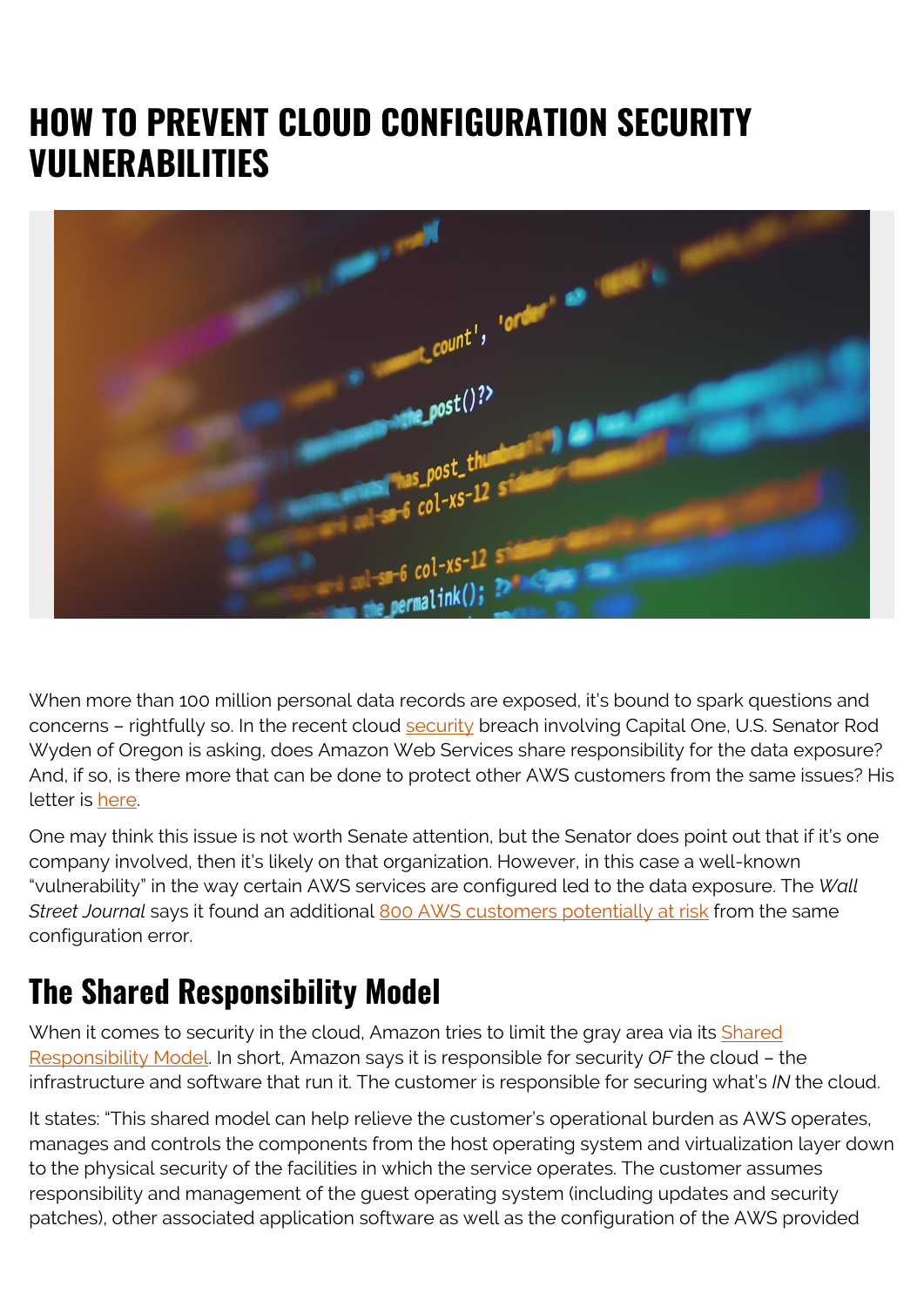security group firewall."

### **Why Does This Keep Happening?**

Simply stated, the cause of the cloud security failure is, once again, a misconfigured cloud service. If it has a **configuration** switch, the enterprise is responsible for configuring that service so that it is secure.

This is somewhat easy and manageable in a simple environment, but how many of today's enterprise applications are simple? This gets more complicated by **velocity of change and scale of change**. Dozens (or more) of scrum teams continuously update their microservices, and with each update comes the risk of a simple misconfiguration. Security and compliance checks must be run with each release, but **manual and/or ad-hoc checks** create bottlenecks and **lack of consistent governance** can introduce risk.

This type of error can happen to ANYONE; the scale and speed of change which the cloud enables leads to just such a risk. Publicly disclosed exposures due to misconfigured cloud resources are up

20 percent year-over-year<sup>[1](#page--1-0)</sup>, and misconfigured cloud resources remain the #1 cause of cloud

security failures<sup>[2](#page--1-0)</sup>. Either through misunderstanding – 53% of organizations mistakenly believe their

CSP is wholly or majority responsible for securing their data<sup>[3](#page--1-0)</sup> - or negligence, these misconfigurations prove time and again that getting cloud security right is a monumental undertaking.

## **Why Has This Specific Breach Captured Our Attention?**

Consumers are highly protective – rightly so – of their personal and financial data. Whether it's because the brand is well-known, or that this is yet another financial breach, or that instead of a nameless, faceless actor of a hostile foreign power we have the name and face of a suspect who documented her exploits on social media, the Capital One breach, more so than any since Equifax (which was an on-prem breach), has captured the attention of the media.

Far too much has been made of the fact that the hacker was a former AWS employee. True, she was employed there some number of years ago, but her employment history with AWS is entirely irrelevant. More precisely, it is her familiarity and expertise in using AWS cloud services which is key. One does not have to ever have been an employee of Amazon to develop these skills. There is no public evidence available thus far to warrant an insider threat.

So, what *did* happen? Simply stated, the suspect allegedly found and exploited a misconfigured WAF (web application firewall, a type of cloud service) to access Capital One's VPC (virtual private cloud). Once inside, she launched an EC2 instance to trick the AWS Metadata Service into trusting it, thereby receiving credentials to access and decrypt data stored in an S3 bucket. An excellent [detail](https://krebsonsecurity.com/2019/07/capital-one-data-theft-impacts-106m-people/) [of the hack](https://krebsonsecurity.com/2019/07/capital-one-data-theft-impacts-106m-people/) can be found at Krebs on Security. See [Server-Side Request Forgery](https://www.hackerone.com/blog-How-To-Server-Side-Request-Forgery-SSRF) for an explanation of how an SSRF works. **In lay terms, a misconfigured cloud resource (WAF) caused the cloud security failure**.

# **How Do We Prevent This from Happening Over and Over?**

Thanks to the suspect having left extensive breadcrumbs on her social media, we have a very clear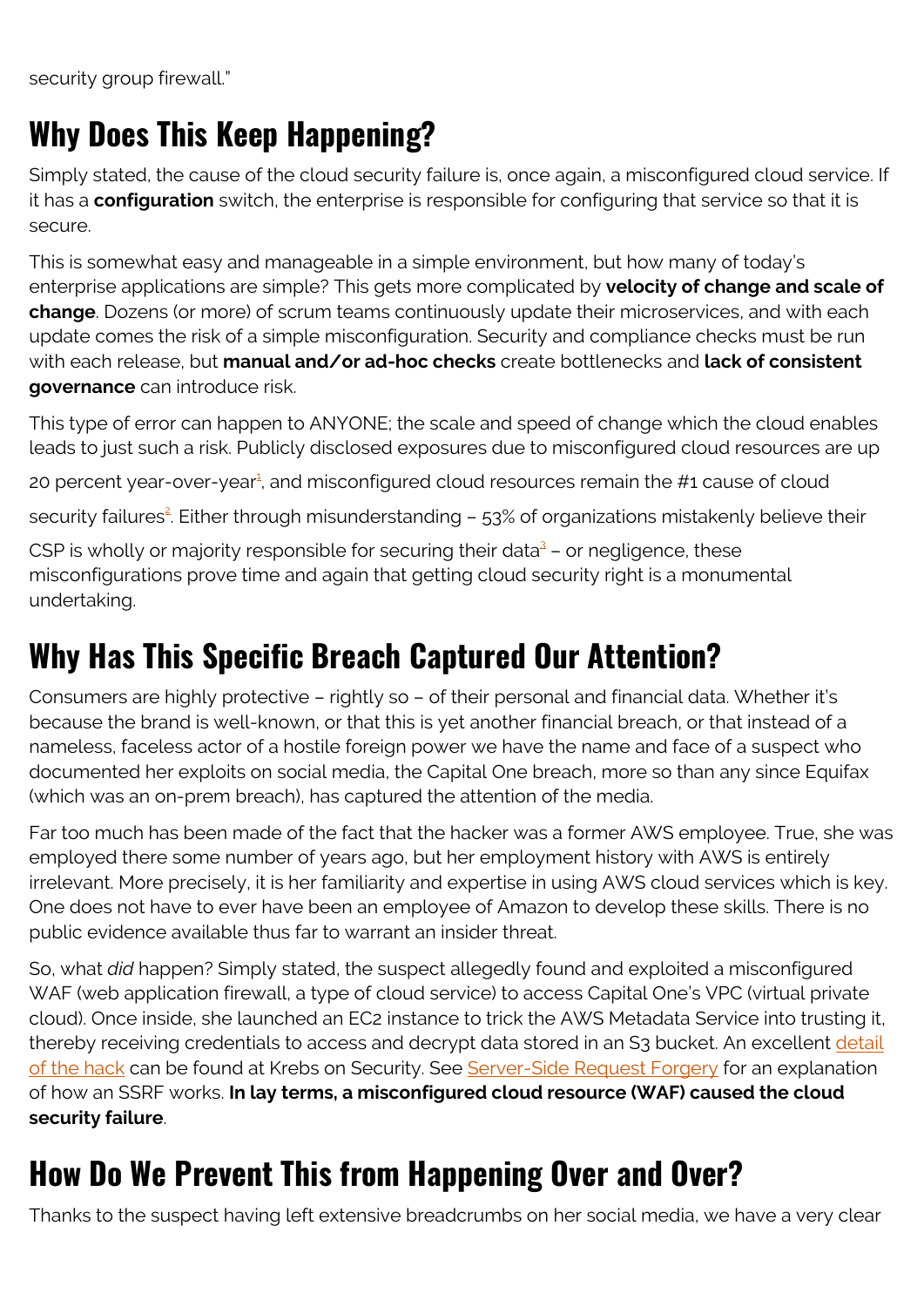view of how she exploited the cloud security of Capital One. Beyond the "how" it happened, what can we – the collective "we," the enterprise "we" - do to prevent recurrence? Fortunately, the answer is plenty.

A solution for effectively managing the enterprise's cloud security posture must include:

- **Automation**. Automation is the key, because manual checks are a fool's errand: the cloud footprint changes too fast. Multiple, self-organizing scrum teams push updates to PROD asynchronously and multiple times daily. With each update comes the risk of a single cloud resource being misconfigured. As such, you cannot solve the problem of cloud security posture management (CSPM) by throwing bodies at it. The speed and scale of change outstrips human ability to keep pace. Automation eliminates human error and delays caused by manpower bottlenecks, making cloud security and governance as agile as the developers who use the cloud. It also enables your high-cost security professionals to rise above the noise of repetitive ditch-digging so that they can focus on higher value work. In sum, you get better staff productivity, higher quality, better security, and higher customer satisfaction.
	- Recommendation: Use automated security checks against policy-based best practices such as those published by the Center for Internet Security.
	- Recommendation: Use automated remediation, working programmatically to reconfigure those cloud resources which violate security and compliance policy. Automation removes the element of human error and dramatically diminishes the window of vulnerability.
	- The difference between automatic and automated remediation sometimes causes confusion. *Automated* action runs a remediation script triggered by some human intervention, such as clicking a button. *Automatic remediation takes the same action, but without any human intervention, so that the moment a vulnerability is found, it is automatically fixed – consistently, securely, and with a documented audit trail according to the organization's change management workflow. Both automated and automatic remediation offer profound advantages above manual security and compliance checks.*
- **Policy-based security, compliance, and governance**. The enterprise's Infosec Team codifies security and compliance mandates into a library of security policies, which are applied uniformly throughout the enterprise. Because security checks are run comparing all cloud resources automatically against these policies, real-time security is achieved because there is no manpower bottleneck at the security checkpoint in the process. These security checks are automated, as the fixes should be as well. Exceptions to any security violations are managed according to whatever process the organization puts in place.
	- Recommendation: use the security frameworks published by the Center for Internet Security as the foundation of your security policy library, to speed your time-to-value and achieve consistent configurations across your cloud footprint. Extend those policies as you see fit.
- **Multi-cloud**. Although the Capital One breach was on AWS, AWS is not the only cloud service provider (CSP). AWS, Azure, and Google Cloud dominate the CSP market, and each have hundreds of similar, but not identical, cloud services, every instance of which must be correctly configured. AWS have a laundry list of security tools available for purchase. The trouble is, (1) naturally they focus on AWS services, (2) do not provide for remediation (which is the customer's responsibility), and (3) numerous tools complicate security and make it difficult for developers to secure their microservices. Most enterprises are multi-cloud, and, as already discussed, it is imperative that the organization consistently apply security and compliance policies across its scrum teams, accounts, and cloud platforms. The flexibility which the cloud